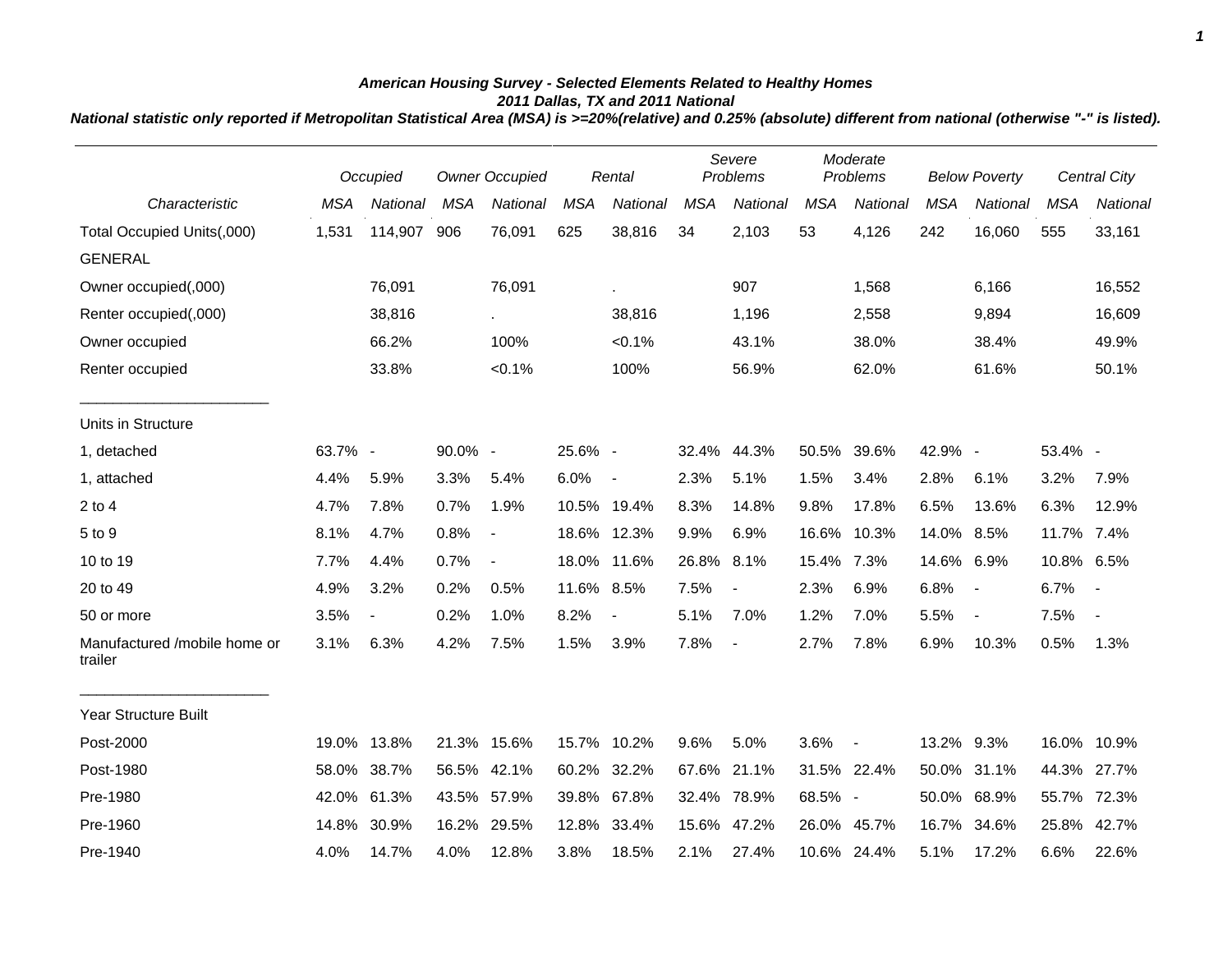|                                                              |         | Occupied                 | <b>Owner Occupied</b> |                 |                | Rental         |                | Severe<br>Problems |               | Moderate<br>Problems     |                | <b>Below Poverty</b>     |            | Central City             |
|--------------------------------------------------------------|---------|--------------------------|-----------------------|-----------------|----------------|----------------|----------------|--------------------|---------------|--------------------------|----------------|--------------------------|------------|--------------------------|
| Characteristic                                               | MSA     | National                 | MSA                   | National        | <b>MSA</b>     | National       | <b>MSA</b>     | National           | <b>MSA</b>    | National                 | MSA            | National                 | <b>MSA</b> | National                 |
| Foundation (for 1-unit not<br>manufactured)                  |         |                          |                       |                 |                |                |                |                    |               |                          |                |                          |            |                          |
| 1-Unit not manufactured(,000)                                | 1,043   | 80,505                   | 845                   | 66,752          | 198            | 13,753         | 12             | 1,040              | 27            | 1,772                    | 111            | 7,844                    | 314        | 18,949                   |
| With a basement under all of<br>house                        |         | $< 0.1\%$ 32.7%          |                       | $< 0.1\%$ 34.4% | 0.1%           | 24.0%          |                | $< 0.1\%$ 32.2%    |               | $< 0.1\%$ 22.1%          | 0.2%           | 27.3%                    | 0.1%       | 31.9%                    |
| With a basement under part of<br>house                       |         | $< 0.1\%$ 10.6%          |                       | $< 0.1\%$ 11.3% | $< 0.1\%$ 7.2% |                | $< 0.1\%$ 7.9% |                    | $<0.1\%$ 8.7% |                          | $< 0.1\%$ 7.3% |                          | 0.1%       | 8.1%                     |
| With a crawl space                                           | 15.9%   | 22.1%                    | 15.7%                 | 21.4%           | 16.7%          | 25.3%          | 11.5%          | 24.1%              | 37.6% -       |                          | 23.0% -        |                          | 31.4%      | 20.2%                    |
| On a concrete slab                                           | 80.5%   | 33.1%                    | 80.7%                 | 31.5%           | 79.6%          | 41.1%          | 80.0%          | 29.7%              | 53.0%         | 23.7%                    | 72.4%          | 36.4%                    | 63.0%      | 38.2%                    |
| In some other way                                            | 3.6%    | 1.6%                     | 3.6%                  | 1.4%            | 3.6%           | 2.4%           | 8.4%           | 6.1%               | 9.4%          | 5.3%                     | 4.4%           | 3.2%                     | 5.4%       | 1.6%                     |
| <b>EXTERIOR</b>                                              |         |                          |                       |                 |                |                |                |                    |               |                          |                |                          |            |                          |
| <b>External Building Conditions (non</b><br>multiunit)       |         |                          |                       |                 |                |                |                |                    |               |                          |                |                          |            |                          |
| Sagging roof                                                 | 2.7%    | 2.0%                     | 2.9%                  | 1.8%            | 1.7%           | 2.9%           | 30.1% 9.0%     |                    | 13.5% -       |                          | 7.9%           | 3.8%                     | 2.6%       |                          |
| Missing roofing material                                     | 3.7%    | $\overline{\phantom{a}}$ | 4.0%                  | $\blacksquare$  | 2.7%           | 4.1%           | 12.7% 9.9%     |                    | 11.0%         | 14.3%                    | 6.3%           | $\overline{\phantom{a}}$ | 2.0%       | 3.8%                     |
| Hole in roof                                                 | 1.7%    | $\blacksquare$           | 1.6%                  |                 | 1.9%           | 2.4%           | 31.5% 7.6%     |                    | 4.6%          | 11.9%                    | 3.4%           | $\overline{\phantom{a}}$ | 1.5%       | 1.9%                     |
| Missing bricks, siding, other<br>outside wall material       | 3.1%    | 2.5%                     | 3.1%                  | 2.2%            | 3.4%           | $\blacksquare$ | 27.6%          | 10.7%              | 6.9%          | 14.2%                    | 8.1%           | 5.0%                     | 4.0%       |                          |
| Sloping outside walls                                        | 2.8%    | 1.2%                     | 2.5%                  | 1.0%            | 4.3%           | 2.2%           | 22.5% 5.9%     |                    | 12.4%         | 8.4%                     | 7.6%           | 2.3%                     | 3.6%       | 1.5%                     |
| Boarded up windows                                           | 1.3%    | 1.0%                     | 1.3%                  | 0.9%            | 1.4%           | $\blacksquare$ | 4.8%           | $\blacksquare$     | 5.6%          | $\overline{\phantom{a}}$ | 4.2%           | 2.6%                     | 1.6%       | $\overline{\phantom{a}}$ |
| Broken windows                                               | 5.9%    | 4.2%                     | 5.4%                  | 3.7%            | 8.0%           | $\blacksquare$ | 11.4%          | 14.1%              | 19.2% -       |                          | 11.9%          | 8.6%                     | 7.8%       | 4.8%                     |
| Bars on windows                                              | 4.0%    | 2.9%                     | 4.4%                  | 2.7%            | 2.5%           | 3.8%           | 9.0%           | 4.2%               | 4.9%          | 7.5%                     | 6.0%           | 4.8%                     | 9.7%       |                          |
| Foundation crumbling or has open 11.7% 5.4%<br>crack or hole |         |                          | 11.2% 5.1%            |                 | 13.7% 6.8%     |                |                | 34.4% 15.0%        |               | 23.4% 18.5%              | 15.1% 8.4%     |                          | 8.6%       | 6.4%                     |
| None of the above                                            | 74.8% - |                          | 75.7% -               |                 | 70.8% -        |                |                | 48.4% 64.2%        | 52.6% -       |                          | 64.2% -        |                          | 72.8% -    |                          |
| None of the above(excluding bars) 77.5% -                    |         |                          | 78.7% -               |                 | 72.7% -        |                |                | 52.4% 66.3%        | 53.4% -       |                          | 68.8% -        |                          | 79.4% -    |                          |
| Water Leakage During Last 12<br>Months                       |         |                          |                       |                 |                |                |                |                    |               |                          |                |                          |            |                          |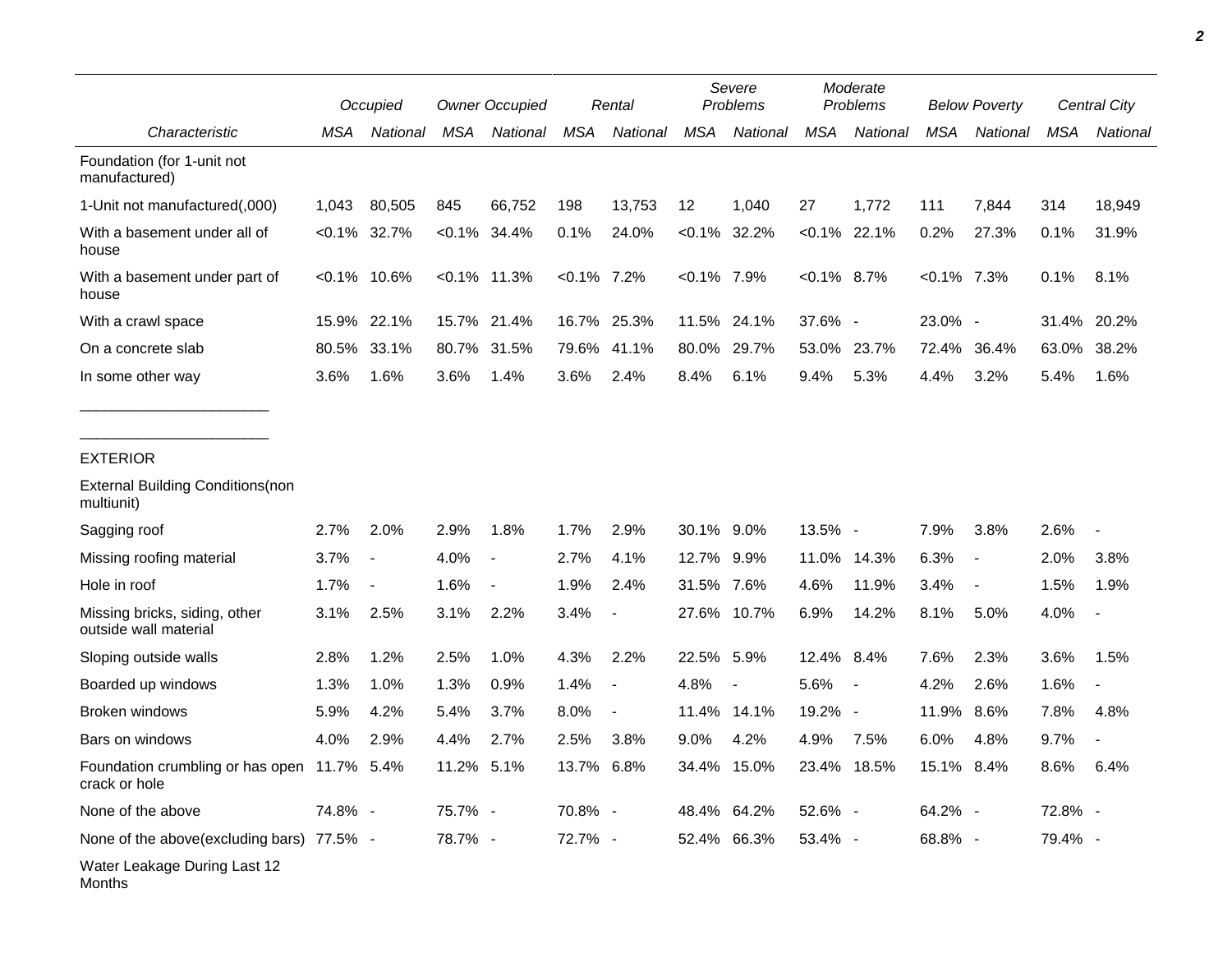|                                               |                | Occupied                 | <b>Owner Occupied</b> |                          |                | Rental                   |                | Severe<br>Problems |               | Moderate<br>Problems     |           | <b>Below Poverty</b>     |           | <b>Central City</b>      |  |
|-----------------------------------------------|----------------|--------------------------|-----------------------|--------------------------|----------------|--------------------------|----------------|--------------------|---------------|--------------------------|-----------|--------------------------|-----------|--------------------------|--|
| Characteristic                                | MSA            | National                 | MSA                   | National                 | MSA            | National                 | MSA            | National           | MSA           | National                 | MSA       | National                 | MSA       | National                 |  |
| With leakage from outside<br>structure        | 9.6%           | $\overline{\phantom{a}}$ | 10.0% -               |                          | 9.2%           | $\overline{\phantom{a}}$ |                | 14.2% 17.4%        |               | 24.0% 29.4%              | 11.9% -   |                          | 5.7%      | 11.6%                    |  |
| Roof                                          | 6.3%           | $\overline{\phantom{a}}$ | 6.8%                  | $\overline{\phantom{a}}$ | 5.5%           | $\blacksquare$           |                | 12.9% 10.0%        | 16.1% -       |                          | 8.4%      | 6.5%                     | 4.0%      | 5.9%                     |  |
| <b>Basement leak</b>                          | $< 0.1\%$ 2.8% |                          | $< 0.1\%$             | $3.4\%$                  | $< 0.1\%$ 1.4% |                          | $< 0.1\%$ 2.5% |                    | $<0.1\%$ 5.1% |                          | $< 0.1\%$ | 1.9%                     | $< 0.1\%$ | 2.6%                     |  |
| Walls, closed windows, or doors<br>leak       | 2.3%           | $\blacksquare$           | 1.8%                  | $\overline{\phantom{a}}$ | 3.0%           | $\overline{\phantom{a}}$ | 1.2%           | 4.7%               | 9.5%          | $\overline{\phantom{a}}$ | 1.9%      | 2.8%                     | 0.7%      | 2.9%                     |  |
| Other or Unknown exterior Leak                | 1.5%           | 1.2%                     | 1.8%                  | 1.1%                     | 1.2%           | $\overline{\phantom{a}}$ | 0.7%           | 2.9%               | 4.1%          | $\blacksquare$           | 2.1%      | 1.3%                     | 1.1%      | 1.4%                     |  |
| <b>INTERIOR</b>                               |                |                          |                       |                          |                |                          |                |                    |               |                          |           |                          |           |                          |  |
| Damage                                        |                |                          |                       |                          |                |                          |                |                    |               |                          |           |                          |           |                          |  |
| Holes in floors                               | 1.2%           | $\blacksquare$           | 0.9%                  | $\overline{\phantom{a}}$ | 1.7%           | $\overline{\phantom{a}}$ | 10.3% 7.2%     |                    | 15.9% 9.9%    |                          | 3.5%      | 2.1%                     | 1.5%      | $\overline{\phantom{a}}$ |  |
| Open cracks or holes                          | 10.8% 5.2%     |                          | 11.7% 4.2%            |                          | 9.6%           | 7.1%                     | 29.5%          | 18.1%              | 42.8%         | 29.9%                    | 14.0%     | 8.6%                     | 9.4%      | 6.7%                     |  |
| Broken plaster or peeling paint               | 1.9%           | $\blacksquare$           | 1.7%                  | $\overline{\phantom{a}}$ | 2.3%           | 3.1%                     | 3.2%           | 8.3%               | 21.3% -       |                          | 5.6%      | 3.4%                     | 2.4%      | 3.2%                     |  |
| Water Leakage During Last 12<br>Months        |                |                          |                       |                          |                |                          |                |                    |               |                          |           |                          |           |                          |  |
| With leakage from inside structure 11.6% 8.5% |                |                          | 10.3% 7.2%            |                          | 13.4% -        |                          | 9.5%           | 16.2%              |               | 39.3% 25.1%              |           | 14.4% 11.0%              | 9.8%      |                          |  |
| Fixtures backed up or overflowed              | 2.4%           | 1.9%                     | 2.4%                  | 1.7%                     | 2.4%           | $\overline{\phantom{a}}$ | 1.4%           | 4.9%               | 7.7%          | $\overline{\phantom{a}}$ | 2.9%      | 2.2%                     | 0.8%      | 2.2%                     |  |
| Pipes leaked                                  | 4.1%           | $\overline{\phantom{a}}$ | 3.3%                  | $\overline{\phantom{a}}$ | 5.3%           | $\blacksquare$           | 3.9%           | 8.4%               | 20.3%         | 12.5%                    | 6.6%      | 5.1%                     | 4.1%      | $\overline{\phantom{a}}$ |  |
| Broken water heater                           | 1.6%           | 0.8%                     | 2.1%                  | 0.9%                     | 0.9%           | $\overline{\phantom{a}}$ | 2.7%           | 1.4%               | 3.9%          | 2.0%                     | 1.1%      | $\overline{\phantom{a}}$ | 1.2%      | 0.7%                     |  |
| Other or Unknown                              | 3.8%           | 2.4%                     | 2.9%                  | 1.8%                     | 5.1%           | 3.6%                     | 2.8%           |                    | 9.6%          | 6.0%                     | 4.2%      | 3.0%                     | 3.8%      | 2.9%                     |  |
| Rodents                                       |                |                          |                       |                          |                |                          |                |                    |               |                          |           |                          |           |                          |  |
| Signs of rats in last 3 mon.                  | 1.4%           | 1.0%                     | 1.7%                  | 0.9%                     | 1.0%           | 1.3%                     | 3.7%           |                    | 4.4%          |                          | 2.1%      |                          | 1.6%      |                          |  |
| Signs of mice in last 3 mon.                  | 4.0%           | 11.1%                    | 5.0%                  | 11.7%                    | 2.6%           | 10.0%                    |                | 10.2% 17.7%        | 7.7%          | 20.0%                    | 3.8%      | 12.5%                    | 3.7%      | 9.9%                     |  |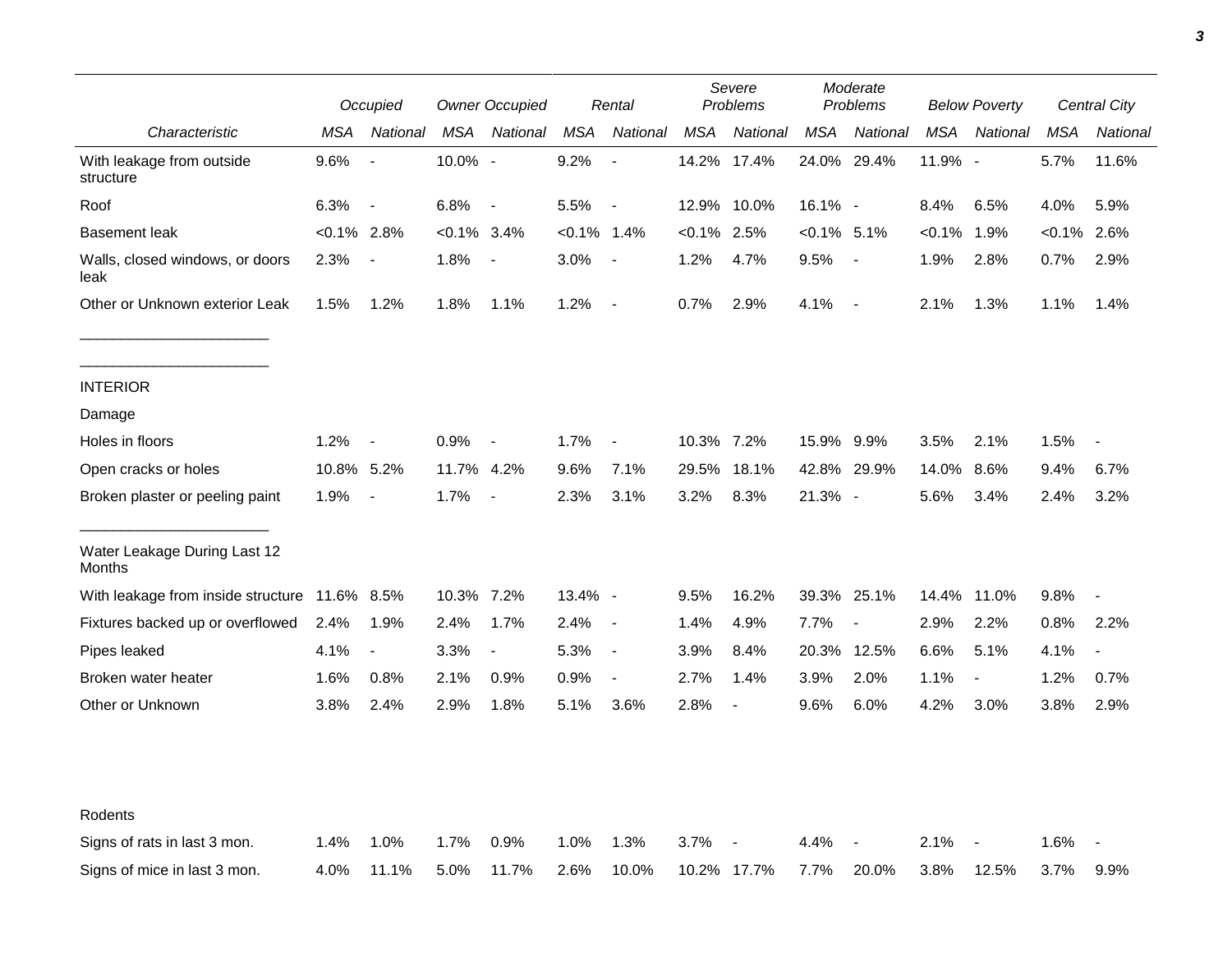|                                                           |            | Occupied                 |                | <b>Owner Occupied</b>    |                | Rental         |            | Severe<br>Problems       |                | Moderate<br>Problems     | <b>Below Poverty</b> |                          | Central City |                          |
|-----------------------------------------------------------|------------|--------------------------|----------------|--------------------------|----------------|----------------|------------|--------------------------|----------------|--------------------------|----------------------|--------------------------|--------------|--------------------------|
| Characteristic                                            | <b>MSA</b> | National                 | <b>MSA</b>     | National                 | <b>MSA</b>     | National       | <b>MSA</b> | National                 | <b>MSA</b>     | National                 | <b>MSA</b>           | National                 | MSA          | National                 |
| Signs of rodents, not sure which<br>kind in last 3 mon.   | 1.4%       | 0.6%                     | 1.4%           | 0.5%                     | 1.3%           | 0.8%           | 1.6%       | $\overline{a}$           | 2.6%           | 1.6%                     | 2.3%                 | 1.0%                     | 2.1%         | 0.7%                     |
| Electrical                                                |            |                          |                |                          |                |                |            |                          |                |                          |                      |                          |              |                          |
| No electrical wiring                                      | 0.2%       | $\overline{\phantom{a}}$ | $< 0.1\%$ 0.1% |                          | 0.4%           | $\blacksquare$ | $< 0.1\%$  | 3.2%                     | $< 0.1\%$ 0.1% |                          | 0.1%                 |                          | 0.4%         | 0.1%                     |
| Exposed wiring                                            | 1.2%       | 1.6%                     | 0.8%           | 1.3%                     | 1.9%           | $\blacksquare$ | 2.2%       | 6.2%                     | 1.8%           | 3.9%                     | 1.5%                 | 2.5%                     | 1.3%         | 1.6%                     |
| Rooms without electric outlets                            | 0.7%       | $\overline{\phantom{a}}$ | 0.5%           | $\sim$                   | 1.1%           | $\blacksquare$ | 0.5%       | 6.5%                     | 2.6%           |                          | 1.6%                 | $\overline{\phantom{a}}$ | 0.9%         | $\overline{\phantom{a}}$ |
| Fuses/breakers blown in last 3<br>mon.                    | 9.7%       | $\blacksquare$           | 11.5% -        |                          | 7.0%           | 9.4%           | 20.7%      | 14.7%                    | 10.5%          | 15.1%                    | 8.3%                 | $\overline{\phantom{a}}$ | 8.0%         | $\overline{\phantom{a}}$ |
| Sanitation                                                |            |                          |                |                          |                |                |            |                          |                |                          |                      |                          |              |                          |
| Lacking complete kitchen facilities                       | 1.1%       | 1.7%                     | 0.2%           | 0.6%                     | 2.4%           | 4.0%           | 8.0%       | $\overline{\phantom{a}}$ | 25.9%          | 44.4%                    | 1.3%                 | 3.3%                     | 1.4%         | 2.8%                     |
| Lacking some or all plumbing<br>facilities                | 1.6%       | 1.3%                     | 0.9%           | $\overline{\phantom{a}}$ | 2.6%           | 2.1%           | 70.9% -    |                          | $< 0.1\%$ 0.0% |                          | 3.7%                 | 2.1%                     | 1.7%         | $\blacksquare$           |
| Water not safe to drink                                   | 8.8%       | $\blacksquare$           | 7.9%           | 6.2%                     | 10.2%          | 12.3%          | 15.7% -    |                          | 16.7% -        |                          | 16.0% -              |                          | 9.4%         | $\overline{\phantom{a}}$ |
| Water stoppage in last 3 mon.                             | 5.2%       | 4.0%                     | 4.3%           | 3.5%                     | 6.4%           | 5.1%           | 9.0%       | $\blacksquare$           | 15.1% 9.4%     |                          | 8.8%                 | 4.8%                     | 5.2%         | 4.0%                     |
| No flush toilets working some time 2.5%<br>in last 3 mon. |            | 1.9%                     | 1.0%           | $\overline{\phantom{a}}$ | 4.8%           | 3.4%           | 8.4%       | 5.7%                     | 10.6% -        |                          | 3.4%                 | $\blacksquare$           | 2.9%         | $\overline{\phantom{a}}$ |
| With sewage disposal breakdowns 1.6%<br>in last 3 mon.    |            | $\blacksquare$           | 1.6%           | 1.2%                     | 1.6%           |                | 6.7%       | 3.7%                     | 6.4%           | 5.0%                     | 2.0%                 | $\overline{\phantom{a}}$ | 1.7%         | $\sim$                   |
| Septic tank, cesspool, chemical<br>toilet                 | 5.5%       | 19.6%                    | 8.1%           | 25.7%                    | 1.6%           | 7.5%           | 5.9%       | 15.6%                    | 5.4%           | 16.1%                    | 4.0%                 | 14.7%                    | 0.3%         | 1.3%                     |
| With septic tank or cesspool<br>breakdowns in last 3 mon. | 0.1%       | $\overline{\phantom{a}}$ | 0.2%           | $\sim$                   | $< 0.1\%$ 0.2% |                | $< 0.1\%$  | 0.8%                     | 0.8%           | $\overline{\phantom{a}}$ | $< 0.1\%$ 0.4%       |                          | $< 0.1\%$ -  |                          |

## HEATING/FUEL

Main Heating Equipment

| Warm-air furnace          | 83.5% 64.1% 84.0% - |                                |                                                                            |  | 82.8% 56.7% 73.2% 47.8% 53.8% 39.1% 81.5% 57.3% 82.8% 62.8% |  |
|---------------------------|---------------------|--------------------------------|----------------------------------------------------------------------------|--|-------------------------------------------------------------|--|
| Steam or hot water system |                     | $< 0.1\%$ 11.0% $< 0.1\%$ 9.7% | $\{0.1\%$ 13.5% < $0.1\%$ 18.6% < $0.1\%$ 14.0% 0.1% 10.9% < $0.1\%$ 15.6% |  |                                                             |  |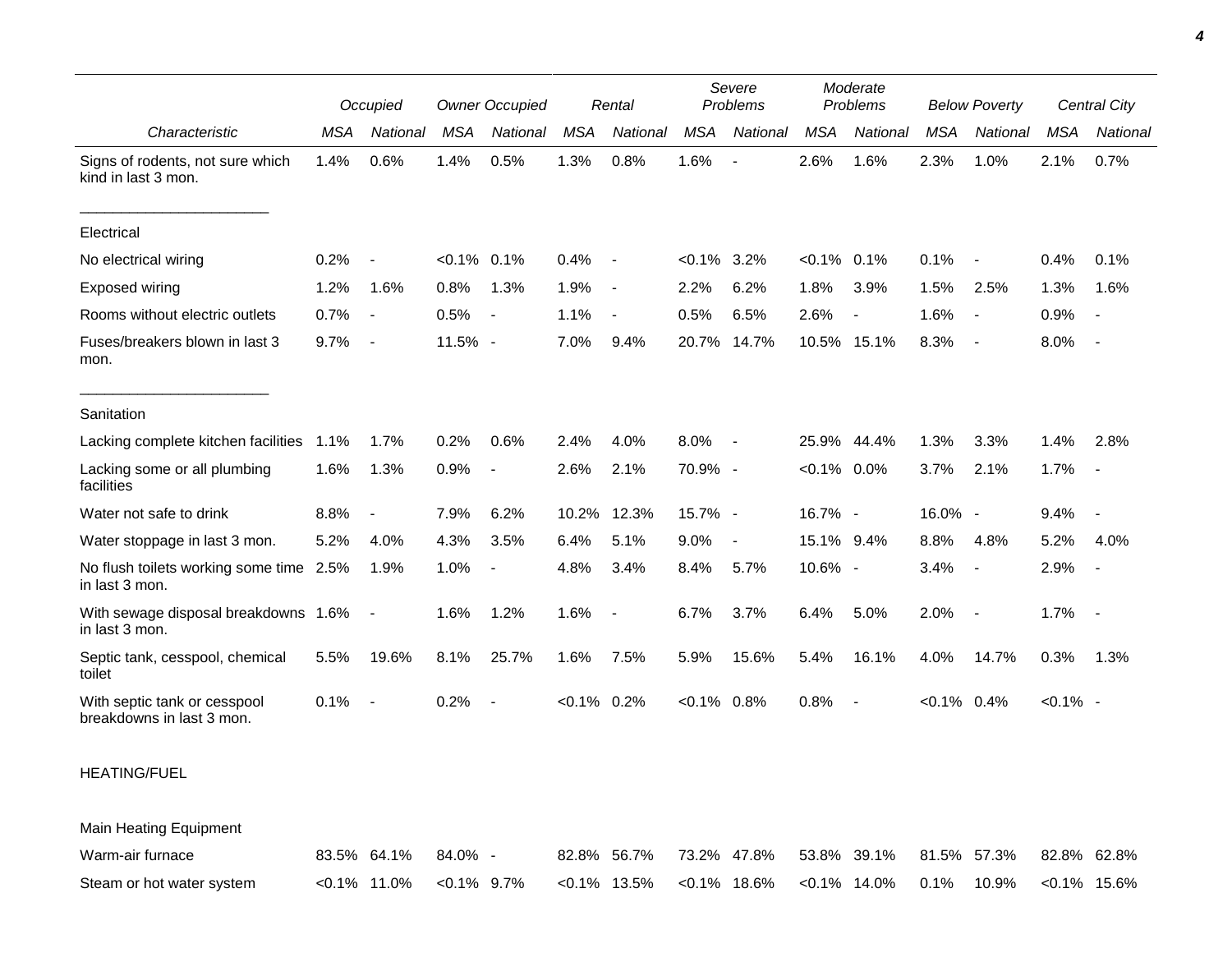|                                                         |                | Occupied                 | <b>Owner Occupied</b> |                          |                | Rental                   | Severe<br>Problems |                     |                | Moderate<br>Problems |                | <b>Below Poverty</b>     |                | Central City             |
|---------------------------------------------------------|----------------|--------------------------|-----------------------|--------------------------|----------------|--------------------------|--------------------|---------------------|----------------|----------------------|----------------|--------------------------|----------------|--------------------------|
| Characteristic                                          | MSA            | National                 | <b>MSA</b>            | National                 | <b>MSA</b>     | National                 | <b>MSA</b>         | National            | <b>MSA</b>     | National             | <b>MSA</b>     | National                 | <b>MSA</b>     | National                 |
| Electric heat pump                                      | 9.9%           | $\blacksquare$           | 9.7%                  | 12.9%                    | 10.4% -        |                          | 10.3%              | 7.1%                | 7.8%           | 4.8%                 | 7.3%           | 9.7%                     | 7.7%           | $\overline{\phantom{a}}$ |
| Built-in electric units                                 | 0.3%           | 4.2%                     | 0.5%                  | 2.6%                     | $< 0.1\%$ 7.4% |                          | 0.7%               | 5.2%                | $< 0.1\%$      | 5.6%                 | 0.3%           | 5.9%                     | 0.6%           | 3.9%                     |
| Floor, wall, or other built-in hot air<br>without ducts | 2.5%           | 3.9%                     | 2.2%                  | $\blacksquare$           | 3.0%           | 6.9%                     | 9.7%               | 7.0%                | 1.7%           | 5.6%                 | 4.1%           | 6.7%                     | 4.1%           | 5.2%                     |
| Room heaters with flue                                  | 0.8%           | $\blacksquare$           | 0.9%                  | $\overline{\phantom{a}}$ | 0.7%           | 1.0%                     | 1.5%               | 1.1%                | 1.8%           | 1.1%                 | 0.8%           | 1.4%                     | 1.0%           | 0.6%                     |
| Room heaters without flue                               | 1.1%           | $\sim$                   | 1.1%                  | 0.8%                     | 0.9%           | 1.2%                     | 1.7%               | 2.5%                | 29.6% -        |                      | 2.2%           |                          | 1.1%           | 0.7%                     |
| Portable electric heaters                               | 1.4%           | $\blacksquare$           | 1.1%                  | $\blacksquare$           | 1.8%           | $\overline{\phantom{a}}$ | 1.6%               | 3.9%                | 2.7%           | 2.0%                 | 2.9%           | $\overline{\phantom{a}}$ | 2.1%           | 1.4%                     |
| <b>Stoves</b>                                           | 0.1%           | 0.9%                     | 0.2%                  | 1.2%                     | $< 0.1\%$ 0.5% |                          | $< 0.1\%$ 4.0%     |                     | $< 0.1\%$      | 1.0%                 | 0.5%           | 1.2%                     | $< 0.1\%$ 0.1% |                          |
| Fireplace with inserts                                  | $< 0.1\%$ 0.2% |                          | $< 0.1\%$ 0.2%        |                          | $< 0.1\%$ -    |                          | $< 0.1\%$ 0.1%     |                     | $< 0.1\%$      | 0.1%                 | $< 0.1\%$ 0.1% |                          | $< 0.1\%$ -    |                          |
| Fireplace without inserts                               | $< 0.1\%$ -    |                          | $< 0.1\%$ -           |                          |                | $< 0.1\% < 0.1\%$        | $< 0.1\%$ 0.2%     |                     | $< 0.1\%$ 0.1% |                      | $< 0.1\%$      | 0.1%                     |                | $< 0.1\%$ $< 0.1\%$      |
| Other                                                   | 0.1%           | $\blacksquare$           | 0.1%                  | $\sim$                   | 0.1%           | 0.4%                     | $< 0.1\%$ 1.1%     |                     | $<0.1\%$ 0.3%  |                      | 0.3%           | 0.7%                     | 0.1%           | $\overline{\phantom{a}}$ |
| No heating equipment                                    | 0.1%           | 0.4%                     | 0.1%                  | $\sim$                   | $< 0.1\%$ 0.7% |                          | 0.7%               | 1.1%                | $< 0.1\%$      | 0.7%                 | $< 0.1\%$ 0.6% |                          | 0.1%           | 0.7%                     |
| Cooking stove                                           | 0.1%           | $\overline{\phantom{a}}$ | $< 0.1\%$ -           |                          | 0.2%           | $\overline{\phantom{a}}$ | 0.6%               | 0.2%                | 2.6%           | 0.3%                 | 0.1%           | $\blacksquare$           | 0.3%           | $\sim$                   |
| <b>Water Heating Fuel</b>                               |                |                          |                       |                          |                |                          |                    |                     |                |                      |                |                          |                |                          |
| Electricity                                             | 50.8% -        |                          | 36.2% -               |                          |                | 72.0% 45.7%              | 71.9%              | 38.7%               |                | 50.5% 39.0%          | 64.1%          | 46.9%                    | 53.2%          | 31.9%                    |
| Gas, LP/bottled gas                                     | 49.1% -        |                          | 63.6% -               |                          |                | 28.0% 49.7%              | 28.1%              | 53.8%               | 49.5% -        |                      | 35.9%          | 49.2%                    |                | 46.8% 62.8%              |
| Fuel oil                                                | $< 0.1\%$ 4.1% |                          | $< 0.1\%$ 4.0%        |                          | $< 0.1\%$ 4.3% |                          | $< 0.1\%$ 6.5%     |                     | $< 0.1\%$ 5.1% |                      | $< 0.1\%$ 3.6% |                          | $< 0.1\%$ 5.0% |                          |
| Kerosene or other liquid fuel                           | $< 0.1\%$ -    |                          | 0.1%                  | $\overline{\phantom{a}}$ |                | $< 0.1\%$ $< 0.1\%$      |                    | $< 0.1\%$ $< 0.1\%$ | $< 0.1\%$      | 0.1%                 | $< 0.1\%$      | < 0.1%                   | $< 0.1\%$      | $< 0.1\%$                |
| Other                                                   | $< 0.1\%$ 0.4% |                          | 0.1%                  | 0.4%                     | $< 0.1\%$ 0.2% |                          | $< 0.1\%$          | 1.0%                | $< 0.1\%$      | 0.5%                 | $< 0.1\%$ 0.3% |                          | $< 0.1\%$ 0.2% |                          |
| Clothes Dryer(,000)                                     | 1,240          | 93,052                   | 862                   | 72,397                   | 378            | 20,655                   | 21                 | 1,139               | 35             | 2,344                | 147            | 9,825                    | 385            | 21,908                   |
| Have Clothes Dryer                                      | 81.0% -        |                          | 95.1% -               |                          | 60.5% -        |                          | 62.0% -            |                     | 66.4% -        |                      | 60.5% -        |                          | 69.3% -        |                          |
| Electricity                                             | 91.9% -        |                          | 89.4% -               |                          | 97.5% -        |                          | 94.0% -            |                     | 91.2% -        |                      | 92.9% -        |                          | 92.4% -        |                          |
| Gas, LP gas (liquid propane)                            | 8.1%           | 21.8%                    |                       | 10.6% 23.5%              | 2.4%           | 15.8%                    | 6.0%               | 21.0%               | 8.8%           | 17.5%                | 7.1%           | 17.8%                    | 7.6%           | 25.6%                    |
| Other                                                   | $< 0.1\%$ -    |                          |                       | $< 0.1\%$ $< 0.1\%$      | 0.1%           | $\blacksquare$           | $< 0.1\%$ 0.1%     |                     |                | $< 0.1\%$ $< 0.1\%$  | $< 0.1\%$ 0.1% |                          | 0.1%           | $\overline{\phantom{a}}$ |

Heating Problems

\_\_\_\_\_\_\_\_\_\_\_\_\_\_\_\_\_\_\_\_\_\_\_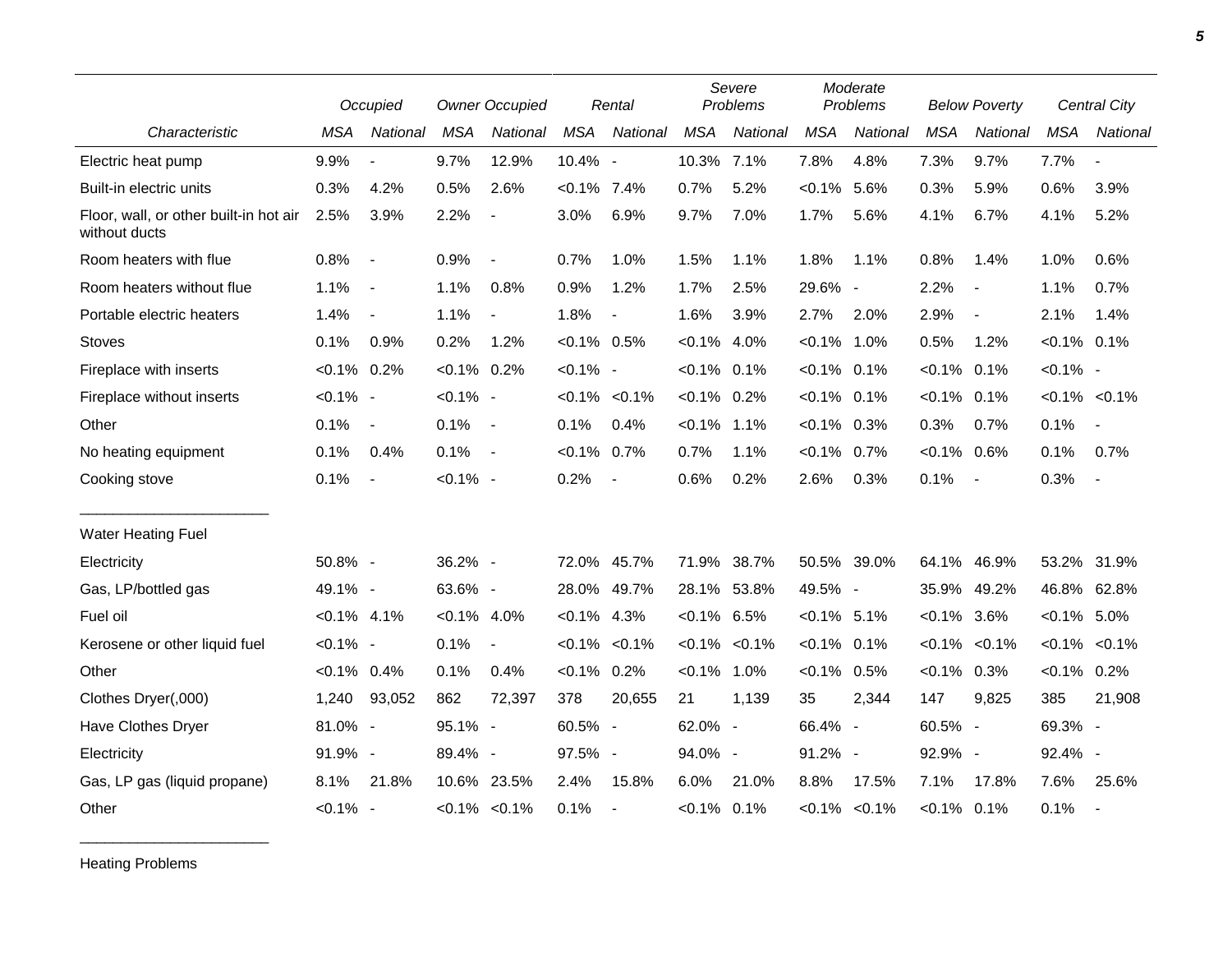|                                                                | Occupied       |                          | <b>Owner Occupied</b> |                          |                | Rental                   |                | Severe<br>Problems       |            | Moderate<br>Problems     | <b>Below Poverty</b> |                          | <b>Central City</b> |                          |
|----------------------------------------------------------------|----------------|--------------------------|-----------------------|--------------------------|----------------|--------------------------|----------------|--------------------------|------------|--------------------------|----------------------|--------------------------|---------------------|--------------------------|
| Characteristic                                                 | MSA            | National                 | <b>MSA</b>            | National                 | <b>MSA</b>     | National                 | <b>MSA</b>     | National                 | <b>MSA</b> | National                 | <b>MSA</b>           | National                 | MSA                 | National                 |
| Uncomfortably cold for 24 hours or 11.3% -<br>more last winter |                |                          | 8.8%                  |                          |                | 16.0% 12.5%              | 44.9% -        |                          | 27.1% -    |                          | 14.1% -              |                          | 11.4% -             |                          |
| Heating equipment breakdowns                                   | 2.4%           | $\blacksquare$           | 1.7%                  | $\blacksquare$           | 3.5%           | $\overline{\phantom{a}}$ | 29.9% -        |                          | 1.5%       | 4.1%                     | 2.7%                 | 3.8%                     | 2.8%                | $\overline{\phantom{a}}$ |
| Other causes                                                   | 7.4%           | 5.9%                     | 6.8%                  |                          | 8.3%           | $\overline{\phantom{a}}$ | 11.0% -        |                          | 19.9%      | 15.4%                    | 8.5%                 | $\overline{\phantom{a}}$ | 6.7%                |                          |
| Utility interruption                                           | 2.4%           | 1.9%                     | 2.6%                  | $\blacksquare$           | 2.1%           | 1.1%                     | $< 0.1\%$ 1.5% |                          | 0.9%       | 1.9%                     | 2.7%                 | 1.6%                     | 2.0%                | 1.1%                     |
| Inadequate heating capacity                                    | 1.5%           | 1.1%                     | 0.8%                  | $\overline{\phantom{a}}$ | 2.4%           | $\overline{a}$           | 4.7%           | $\blacksquare$           | 4.7%       | $\overline{\phantom{a}}$ | 2.7%                 | 2.2%                     | 1.8%                |                          |
| Inadequate insulation                                          | 0.9%           | $\overline{\phantom{a}}$ | 0.5%                  | $\overline{\phantom{a}}$ | 1.5%           | 1.8%                     | $< 0.1\%$ 3.1% |                          | 7.1%       | 5.0%                     | 1.1%                 | 2.0%                     | 1.1%                | 1.4%                     |
| Cost of heating                                                | 0.9%           |                          | 1.1%                  |                          | 0.6%           | 1.1%                     | 4.5%           | 1.7%                     | 2.9%       |                          | 0.3%                 | 1.3%                     | 0.5%                | 0.8%                     |
| Other                                                          | 2.0%           | 1.3%                     | 1.9%                  | 1.2%                     | 2.1%           | 1.6%                     | 1.8%           | 3.5%                     | 6.4%       | 3.2%                     | 2.2%                 | $\overline{\phantom{a}}$ | 1.5%                |                          |
| SELECTED PHYSICAL<br><b>PROBLEMS</b>                           |                |                          |                       |                          |                |                          |                |                          |            |                          |                      |                          |                     |                          |
| Severe Physical Problems(,000)                                 | 34             | 2,103                    | 12                    | 907                      | 22             | 1,196                    | 34             | 2,103                    |            |                          | 10                   | 522                      | 15                  | 909                      |
| Severe physical problems                                       | 2.2%           | $\overline{\phantom{a}}$ | 1.3%                  | $\blacksquare$           | 3.6%           | $\overline{\phantom{a}}$ | 100%           | $\overline{\phantom{a}}$ |            |                          | 4.1%                 | 3.3%                     | 2.6%                | $\blacksquare$           |
| Plumbing                                                       | 1.6%           | 1.2%                     | 0.9%                  | $\blacksquare$           | 2.6%           | 2.1%                     | 70.9% -        |                          |            |                          | 3.7%                 | 2.1%                     | 1.7%                | $\overline{\phantom{a}}$ |
| Heating                                                        | 0.7%           | $\overline{\phantom{a}}$ | 0.4%                  | $\overline{\phantom{a}}$ | 1.0%           | $\blacksquare$           | 29.9% -        |                          |            |                          | 0.3%                 | 1.1%                     | 1.0%                |                          |
| Electric                                                       | $< 0.1\%$ 0.1% |                          | $< 0.1\%$ 0.1%        |                          | $< 0.1\%$ -    |                          | $< 0.1\%$ 3.1% |                          |            |                          | $< 0.1\%$            | 0.1%                     | $< 0.1\%$ -         |                          |
| Hallways                                                       | $< 0.1\%$ 0.0% |                          | $< 0.1\%$ 0.0%        |                          | $< 0.1\%$ 0.0% |                          | $< 0.1\%$ 0.0% |                          |            |                          | $< 0.1\%$ 0.0%       |                          | $< 0.1\%$ 0.0%      |                          |
| Upkeep                                                         | $< 0.1\%$ -    |                          | $< 0.1\%$ -           |                          | $< 0.1\%$      | 0.1%                     | $< 0.1\%$ 2.5% |                          |            |                          | $< 0.1\%$ 0.1%       |                          | $< 0.1\%$ 0.1%      |                          |
| Moderate Physical Problems(,000)                               | 53             | 4,126                    | 16                    | 1,568                    | 37             | 2,558                    | $\mathbf{r}$   |                          | 53         | 4,126                    | 16                   | 1,170                    | 24                  | 1,628                    |
| Moderate physical problems                                     | 3.4%           | $\blacksquare$           | 1.8%                  | $\overline{\phantom{a}}$ | 5.9%           | $\overline{\phantom{a}}$ |                |                          | 100%       | $\blacksquare$           | 6.6%                 | $\overline{\phantom{a}}$ | 4.2%                | $\blacksquare$           |
| Plumbing                                                       | 0.2%           | $\overline{\phantom{a}}$ | 0.1%                  | $\overline{\phantom{a}}$ | 0.4%           | $\overline{\phantom{a}}$ |                |                          | 6.8%       | 5.2%                     | 0.2%                 | $\overline{\phantom{a}}$ | 0.3%                |                          |
| Heating                                                        | 1.0%           | $\overline{\phantom{a}}$ | 1.1%                  | 0.8%                     | 0.9%           | $\overline{\phantom{a}}$ |                |                          | 29.6% -    |                          | 1.9%                 | $\overline{\phantom{a}}$ | 1.1%                | 0.7%                     |
| Upkeep                                                         | 0.9%           | 1.6%                     | 0.1%                  | 0.5%                     | 2.1%           | 3.7%                     |                |                          | 25.9%      | 44.4%                    | 1.0%                 | 2.9%                     | 1.2%                | 2.6%                     |
| Hallways                                                       | $< 0.1\%$      | 0.0%                     | $< 0.1\%$             | 0.0%                     | $< 0.1\%$      | 0.0%                     |                |                          | $< 0.1\%$  | 0.0%                     | $< 0.1\%$            | 0.0%                     | $< 0.1\%$           | 0.0%                     |
| Kitchen                                                        | 1.4%           | 1.0%                     | 0.6%                  |                          | 2.6%           | 1.7%                     |                |                          | 40.4%      | 28.2%                    | 3.5%                 | 2.3%                     | 1.8%                |                          |

\_\_\_\_\_\_\_\_\_\_\_\_\_\_\_\_\_\_\_\_\_\_\_